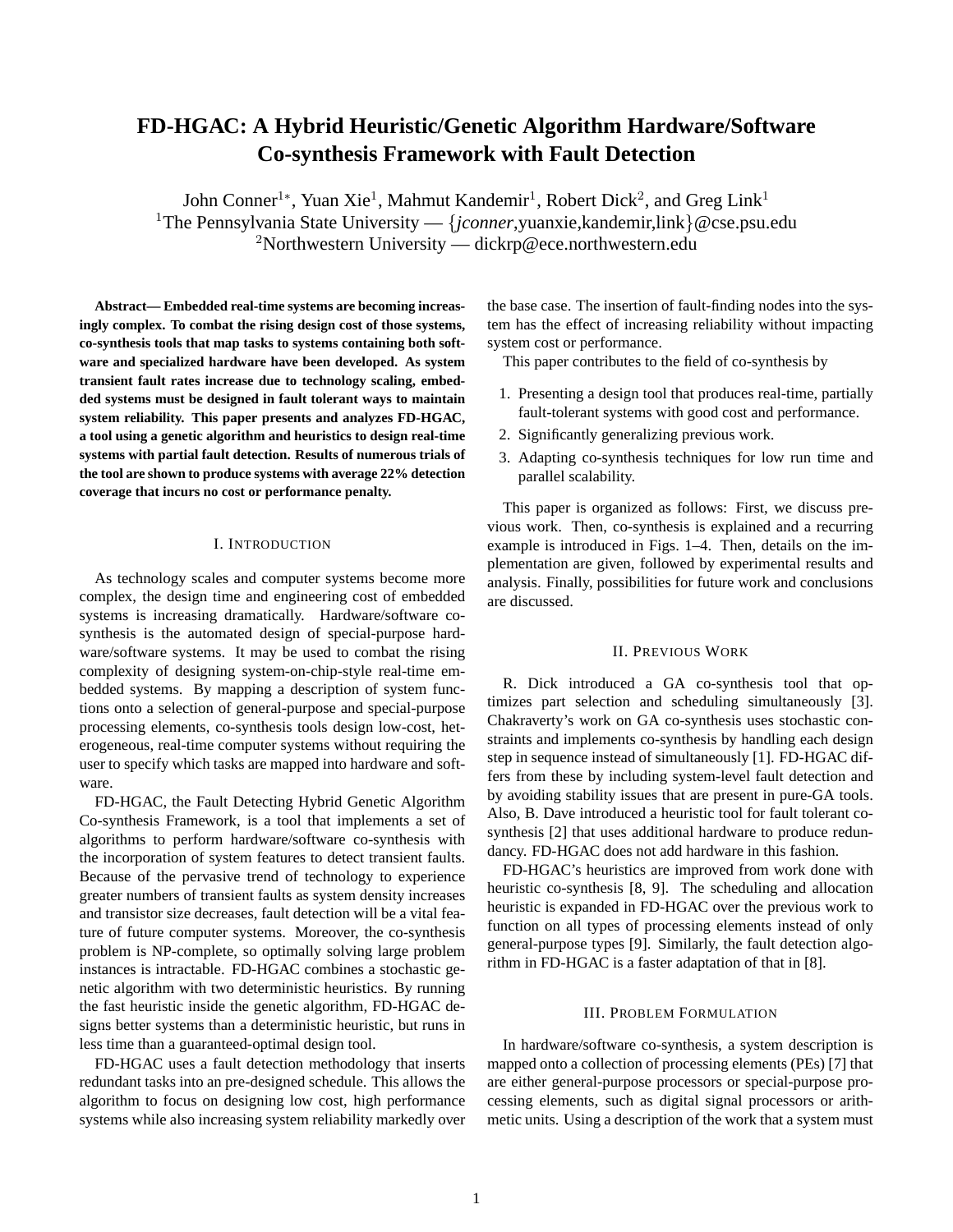

Fig. 1. Example Task Graph

perform and of the capabilities of the various PEs, the tool allocates tasks either as hardware on special-purpose PEs or as software on general-purpose PEs. The system has constraints on data transfer between tasks and timing deadlines. In addition, the description includes information that describes the execution latency of each task on each PE.

# A. The Task Graph and Processing Element Library

The system specification used in this work is a directed, acyclic task graph, a common model used in the field [7]. The graph models the functionality of the system in which data arrives through source nodes and leaves through terminal nodes. The nodes represent computational tasks that must be performed by timing deadlines and which are repeated at a rate defined by the system period. Tasks in this work are general and contain only timing and data dependence information.

An example task graph is shown in Fig. 1. Each node in the figure contains an ID number, name, and checking delay, which is the time necessary to compare the output of the node with the output of a duplicate node. Edges between nodes represent data dependencies with the labels indicating the data transfer time if the producer and consumer must exchange data between PEs. Black bars indicate hard timing deadlines.

The PE library describes the available hardware resources that the tool may use in designs. Each PE models a particular available functional unit of any scale from simple on-chip adders to complex separately-packaged CPUs. Each PE has an ID number, name, cost, and execution latencies for each task in the task graph. An example PE library is shown in Fig. 2. Each row describes a different PE and gives the dollar cost and the execution latencies for the various tasks from Fig. 1. A PE cannot handle tasks with no latency listed.

| РE | Name              |    |   |   |   |   |   |    |    |     |  |
|----|-------------------|----|---|---|---|---|---|----|----|-----|--|
|    | CPU <sub>1</sub>  | 15 | O | q | a | 9 |   | .6 | 16 | 200 |  |
|    | CPU <sub>2</sub>  | 30 | ⌒ | 6 | n | O | O | 10 |    | 75  |  |
| 2  | CONV1             |    |   |   |   |   |   |    |    |     |  |
|    | CONV <sub>2</sub> | 15 |   | ◠ |   | ⌒ |   |    |    |     |  |
|    | DEC.              |    |   |   |   |   |   |    |    | 20  |  |

Fig. 2. Example PE Library - Numbered columns are execution latencies

## B. The Co-Synthesis Process

Co-synthesis has five steps, with a sixth step in FD-HGAC:

- 1. A selection of hardware is chosen from the PE library.
- 2. Bus hardware is selected from the bus library.
- 3. The hardware is connected by the chosen busses under contention constraints.
- 4. Tasks are assigned to instances of PEs.
- 5. Tasks are scheduled to run on their assigned PEs.
- 6. Redundant copies of tasks and result checkers are inserted into idle time slots (slack) in the schedules.

## C. Fault Detection in Co-Synthesis

To detect faults, it is necessary to replicate some tasks in the schedule in order to compare the outputs for correctness. There are two major ways to introduce redundancy in in a schedule: Duplicate tasks can be scheduled without considering them differently than necessary tasks, or the duplicates can be inserted into the schedule after all necessary tasks are present. FD-HGAC chooses the latter method because it is cheaper.

## IV. THE FD-HGAC IMPLEMENTATION

FD-HGAC is implemented in C++ using the GALib library [6]. Its algorithm is a nesting in which the GA does PE selection and its objective function calls the allocation and scheduling heuristic to schedule tasks and insert duplicate tasks for fault tolerance. This allows many of the benefits of the genetic algorithm to come through in the algorithm and allows the objective function to be fast. Bus selection and PE interconnection are idealized and discussed later.

## A. The Genetic Algorithm

GAs are a type of stochastic optimization algorithm which takes a group of potential solutions, i.e., a population of chromosomes, and improves the population quality through successive generations. Each generation requires evaluating the fitness of each chromosome using an "objective function" and performing randomized operations, crossover and mutation, on the population to improve its aggregate fitness. In the interest of space, this paper does not discuss GAs in detail, instead deferring to the standard text [5].

FD-HGAC uses a standard GA to select system hardware from the PE library. The chromosome structure is an array of integers that encode the quantity of each PE type that is present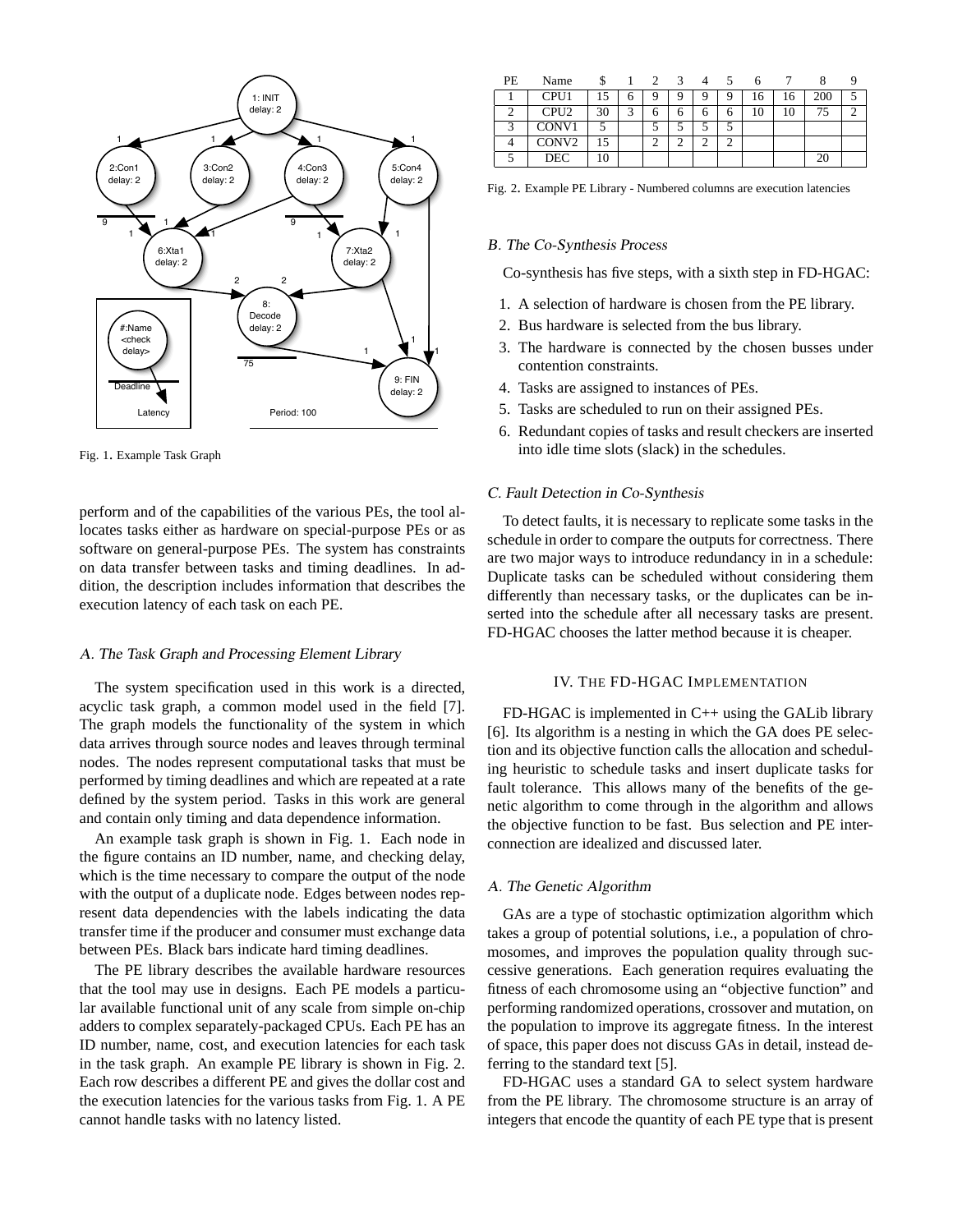| ⊣ ∵ | , н |  |
|-----|-----|--|
|     |     |  |

Fig. 3. Example Result Chromosome



Fig. 4. Example Result Schedule — Each boxed number represents a scheduled task. Starred tasks are duplicates. This schedule is 100% reliable.

in the system. As a special case, an additional PE 1 is always added to the system. This guarantees that all possible chromosomes are valid, as PE 1 is required to be a general-purpose PE. For example, the chromosome shown in Fig. 3 encodes for one of PE 1 (because of the special case), one of PE 2, two of PE 3, zero of PE 4, and one of PE 5. The resulting schedule from this chromosome for the example task graph and PE library is shown in Fig. 4. The sample schedule shows complete task duplication, and is cost-optimal under the deadline constraints with a cost of 65 units.

FD-HGAC's objective function takes into account the cost of the chromosome's encoded PEs and the performance of the schedule that fits the chromosome. The algorithm for this is simple: The objective function calls the scheduler and returns the reciprocal of the sum of the encoded PEs, penalized if the schedule does not meet all deadlines. A typical penalty for a non-deadline-conformant schedule is 90%. This extreme bias of preferring performance over cost assures that the system produced will meet the timing constraints if at all possible, but introduces some significant difficulties in the objective function that can hinder convergence to an optimal solution.

A significant idealization that FD-HGAC uses is that it assumes a strongly connected, no-cost, high-bandwidth bus topology between PEs. Tasks do have data transfer latencies (see Fig. 1), and it is assumed that a bus will always be available for one task to talk to another and that no contention for busses will occur. The impact of the idealized bus model can be minimized by adding a constant transfer latency penalty between tasks that is large enough to approximate the realistically random bus usage. This is a strong direction for future work.

# B. The Allocation and Scheduling Heuristic

The allocation and scheduling heuristic is called from the GA's objective function as a vital step in evaluating the fitness of a specific hardware selection. Because the scheduling heuristic is called many times per execution, it must be very fast. In addition, the heuristic must also produce high quality

results, as the GA cannot produce a high quality hardware selection unless the results of the heuristic are as close to optimal as reasonable.

FD-HGAC uses a heuristic modified from [9] to schedule instead of handling all scheduling and allocation in the GA because a heuristic allows the objective function to be small and fast. Complex techniques to avoid producing many invalid schedules in pure-GA optimizers [3] complicate the objective function and slow down the algorithm. The heuristic allows FD-HGAC to be sure that all chromosomes are valid.

# C. The Task Replication Heuristic

The task replication heuristic in FD-HGAC is adapted from [8]. The heuristic works by ranking all tasks according to criticality, finding the slack in the cost-optimal schedule, and filling the slack with redundant tasks in the order of decreasing criticality. Criticality is measured as the number of dependent nodes a particular node has. An idle slot in the schedule (slack) is selected for a task of particular criticality by checking for slots that meet dependency requirements for the task, and then choosing the slot that results in the earliest completion time for the redundant task. The algorithm attempts to replicate all tasks in turn, and ends when no more tasks can be replicated, even if some tasks have no duplicates. The checking itself is considered to be outside the scope of the cosynthesis problem in FD-HGAC. Time is left in the schedule via the checking delay on each task for an external system to capture and compare the task results.

## V. EXPERIMENTAL ANALYSIS

## A. Experimental Platform

Example runs were performed with fixed GA parameters except generation count. Population size was 200, crossover rate was 90%, mutation rate was 0.5%, and genes were seeded uniformly randomly from 0 to 5. These parameters were found to provide adequate results for a variety of inputs, including the nine sample inputs used for benchmarking. The input files were provided by the author of [8] and contain task graphs generated using [4]. The sample input specifications are summarized in Table I. The "Deadline" column in that table lists the hard deadline for completion of all tasks in the graph.

# B. Experimental Results and Analysis

Costs and fault detection coverage percentages for tests with different generation counts are provided in Table II. All tests were averaged over a minimum of five trials. For all trials, the performance deadlines of the system were met, making the end results comparable on cost and detection coverage. Cost is the total cost of PEs in the designs. Fault detection coverage is defined as the percentage of total system PE run time in which the system is not vulnerable to transient faults, calculated according to the following equation, counting all tasks